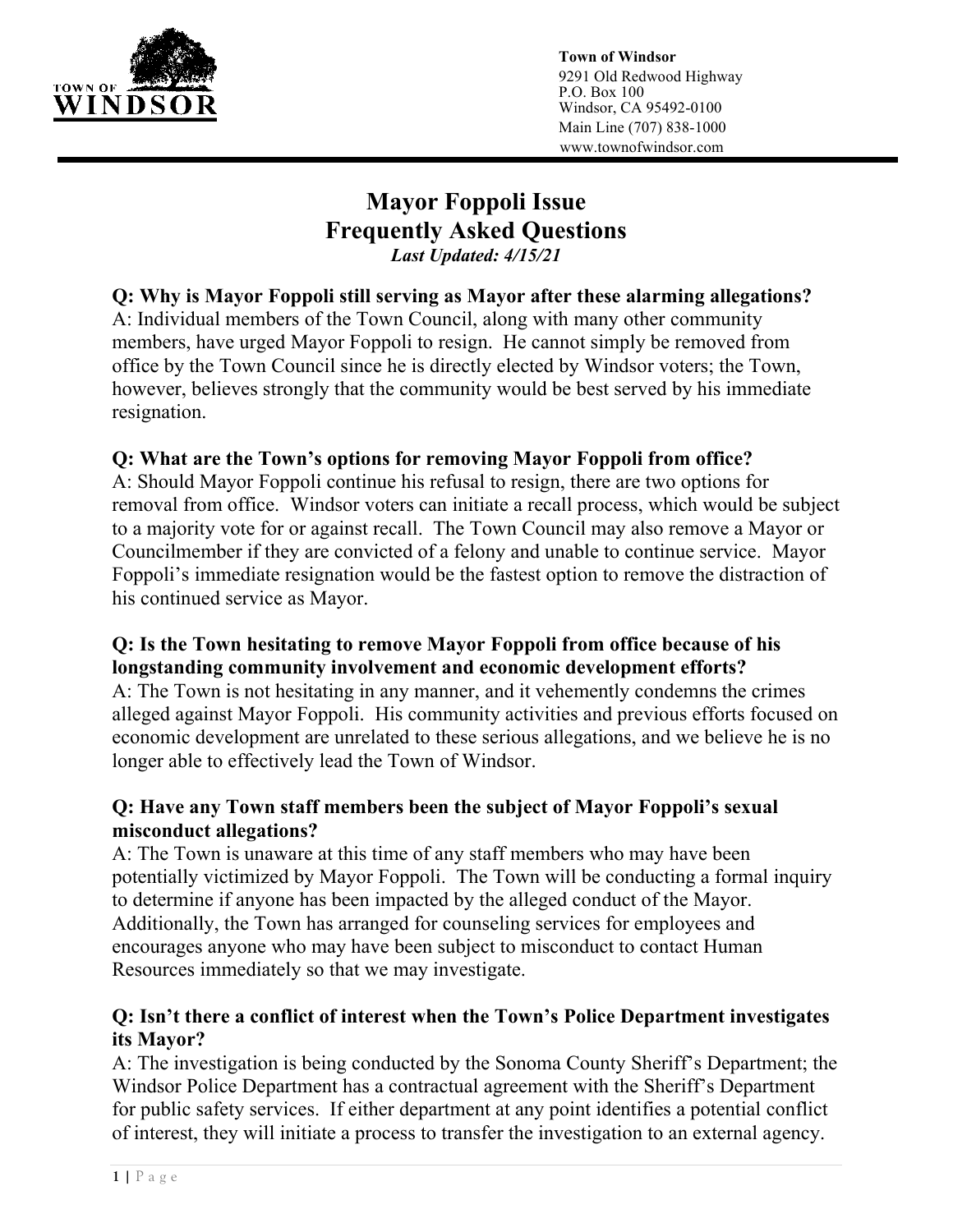## **Q: Should the Sheriff transfer the investigation to another agency to avoid possible conflict of interest?**

A: The Town recognizes the perception of conflict, given the contractual relationship between the Town and the Sheriff's Department for provision of public safety services. We have expressed our concern to the Sheriff, but the decision to transfer the investigation is his alone, and the Town does not have the ability to take action to initiate the process. The Sheriff informed the Town that he does not intend to transfer the investigation to another agency.

#### **Q: What did the Town do after receipt of the email sent in 2017 by one of Mayor Foppoli's alleged victims?**

A: In November of 2017, Councilmember Fudge received an email from an individual whose name has not been released by the Town to protect her identity, at her request. The email accuses then-Councilmember Foppoli of inappropriate behavior in 2013 at a guest house at his winery. Upon receipt, Councilmember Fudge took the appropriate actions of forwarding the email to the then-Town Manager and then-Town Attorney for review and guidance. She also contacted the individual who submitted the email letting her know that she appreciated her bringing this email forward, acknowledging how difficult it must have been and letting her know she was forwarding to the appropriate people within Town Hall. The author of the email also communicated to the Town that she did not want to pursue criminal action against Mayor Foppoli. Therefore, there was no Police investigation into the accusations.

## **Q: What did the Town do after receipt of the email sent in 2020 stating concerns about accusations of rape against Mayor Foppoli?**

A: In February of 2020, the Town Manager received a public comment regarding an upcoming Town Council agenda item that included a statement that the Mayor has been accused of rape. The Town Manager promptly shared the email with Town Council and forwarded it to the Town Clerk for inclusion in the public record. The Town Manager also inquired with the Mayor about the accusations and the Mayor denied they were true. Follow up conversations with individual Councilmembers were held by the Town Manager and Town Attorney. The Town Manager presented the 2020 email to the Police Chief for review. The Police Department determined the incident did not rise to a level of a crime in order to open an investigation. The email and all related information were also shared with the Sheriff's Office Domestic Violence Sexual Assault Sergeant, who came to the same conclusion as the Police Chief.

## **Q: What are the Town's options regarding the accusations being made regarding a relationship between Mayor Foppoli and Councilmember Lemus?**

A: The allegations by both individuals have been referred by the Town to the Windsor Police Department and Sonoma County Sheriff's Department for investigation. It is important to note that Mayor Foppoli and Ms. Lemus are entitled by law to confidentiality regarding many aspects of the investigation. The Town's responsibility is to encourage all potential victims to report the possible crimes to the Police Department or the Sheriff's Department.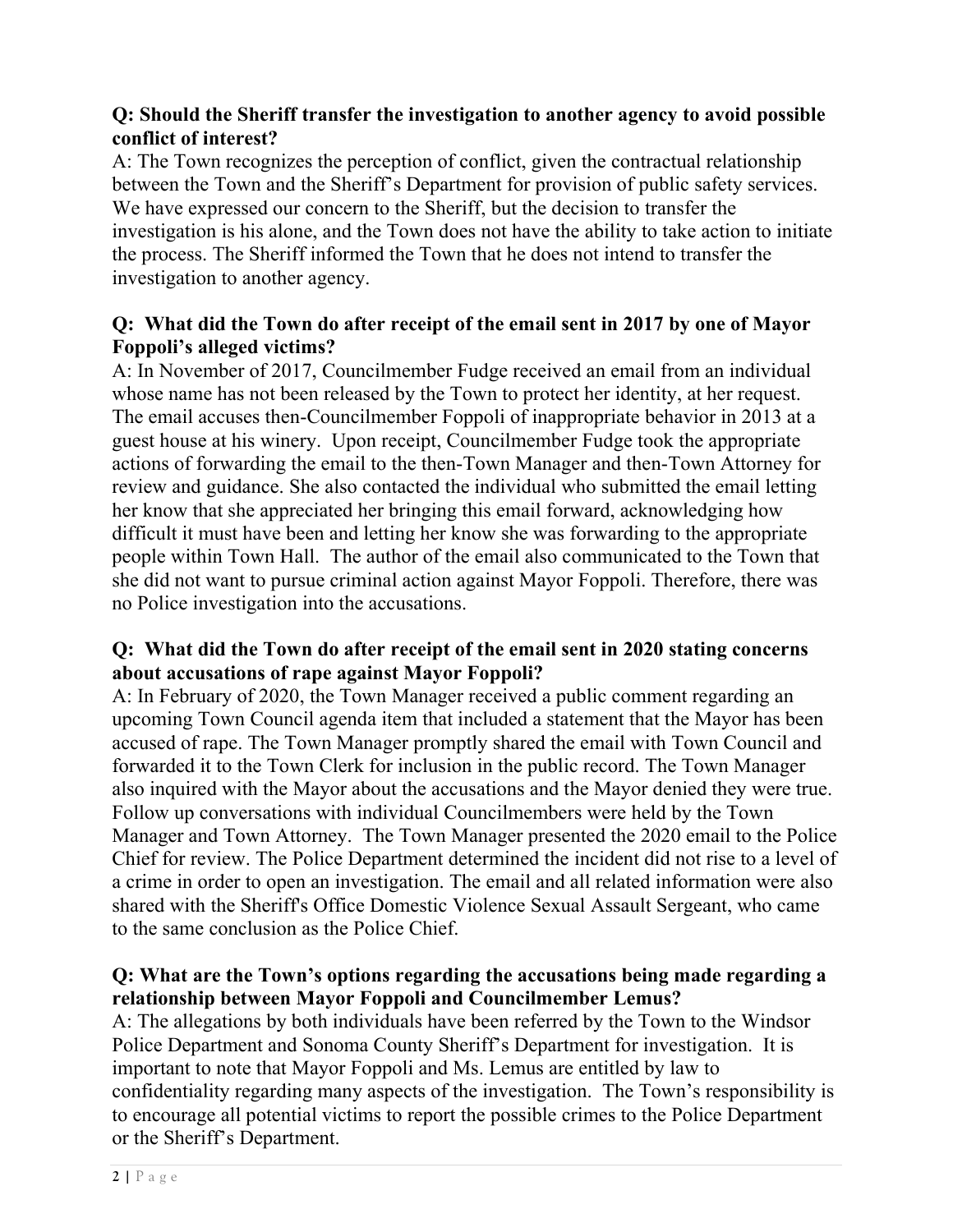## **Q: Are Councilmembers held to the same standard as Town staff regarding their rules of conduct?**

A: Town Councilmembers are not Town employees and not subject to the same internal policies as Town Staff. However, Town Councilmembers are expected to always comport themselves professionally as representatives of the Town, especially given the high visibility of their public service and the trust that residents place in their leadership. Allegations of sexual misconduct clearly undermine that trust, and the Town has a responsibility to take all necessary steps to continue providing a high level of public service.

#### **Q. Did the Town conduct harassment training of Town employees and Town Council as required by State law?**

A. The Town staff and Town Council routinely receive sexual harassment training in accordance with State laws. The purpose of these trainings is to prevent sexual harassment behavior by educating and informing what constitutes sexual harassment behavior and empowering and encouraging the reporting of such behavior and other appropriate responses.

Note that Town Councilmembers are not employees of the Town thus the responsibility for staying current with training requirements falls on each individual Councilmember. Town staff does notify Councilmembers of training opportunities when they become available and asks that Councilmembers provide certificates of completion for tracking purposes.

Requirement and status of Town staff training: In accordance with Assembly Bill 1825, the Town has provided harassment prevention training on a biennial basis to all managerial and supervisory staff. The last AB1825 training was offered in 2020. With the adoption of Senate Bill 1343, the Town also provides non-supervisory staff harassment prevention training throughout the year. In compliance with these laws, the Town estimates that 96 percent of our staff have received harassment prevention training in the last two years.

Requirement and status of Town Council training: AB 1661 requires local agency officials to receive at least two hours of sexual harassment prevention training within the first six months of taking office and every two years thereafter while remaining in the covered position. Attached is a table summarizing the status of compliance. Currently, Vice Mayor Salmon and Councilmembers Fudge and Lemus are in compliance with AB

| <b>Town Council</b> | <b>Position</b> | <b>Name</b>      | Date Sworn in | Date of<br><b>Notification</b> | <b>Date</b><br><b>Certificate</b><br><b>Issued</b> | Misc. Notes/<br><b>Expiration</b><br>Date |
|---------------------|-----------------|------------------|---------------|--------------------------------|----------------------------------------------------|-------------------------------------------|
| <b>Town Council</b> | At-large Mayor  | Foppoli, Dominic | 12/02/20      | 02/18/2021<br>04/13/2021       |                                                    |                                           |
|                     | Councilmember   | Fudge, Debora    | 12/02/20      |                                | 2/25/2020                                          | 2/25/2022                                 |
|                     | Councilmember   | Lemus, Esther    | 12/05/18      |                                | 2/27/2020                                          | 2/27/2022                                 |
|                     | Vice Mayor      | Salmon, Sam      | 12/05/18      |                                | 02/27/2020                                         | 02/27/2022                                |

**AB 1661 HARASSMENT PREVENTION TRAINING LOG** 2021